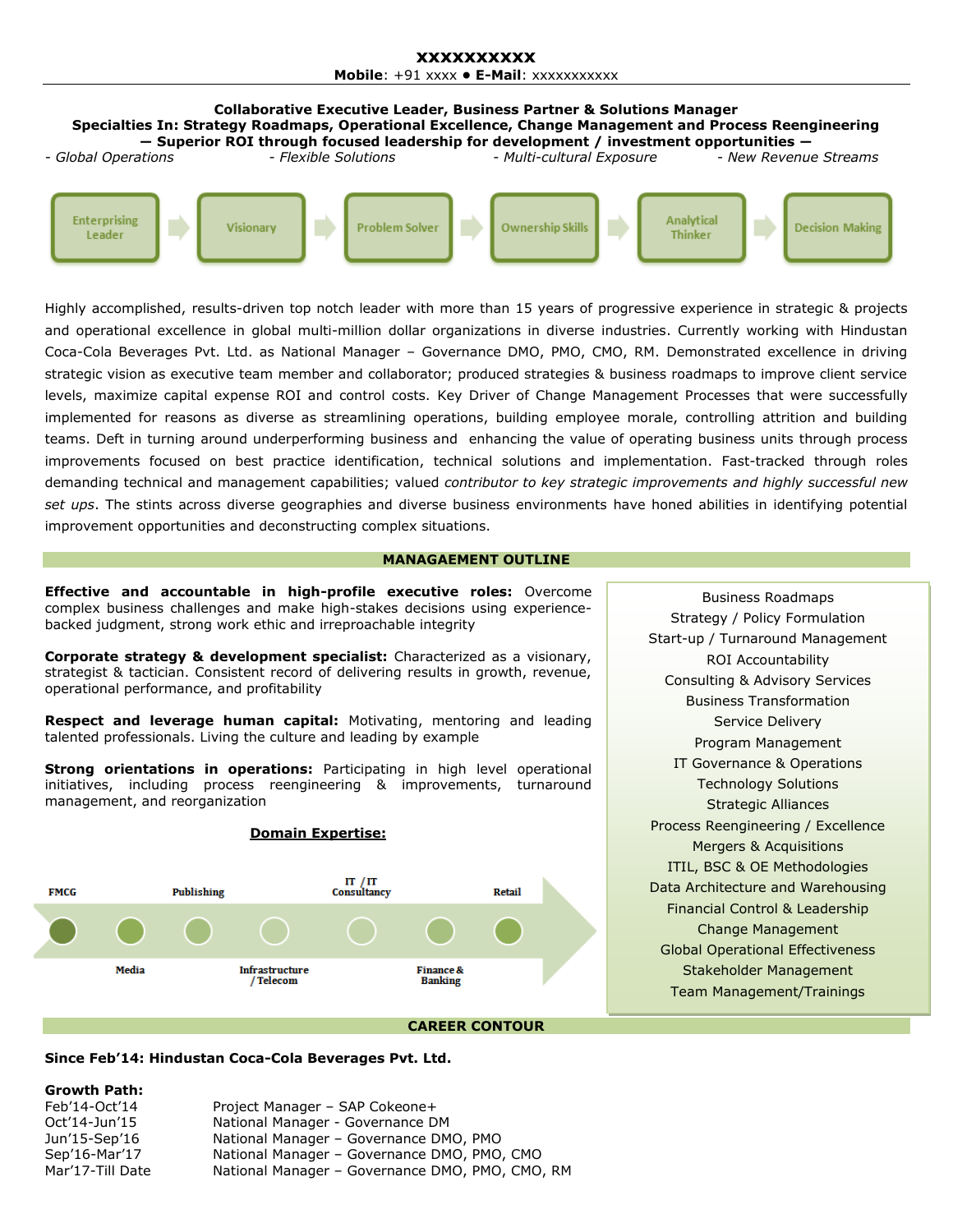*Selected to drive strategic vision as Executive Team Member & Collaborator; produced strategies to improve client service levels, maximize capital expense ROI and control costs. Managed large-scale client programs focused on business growth, technology advancement and process improvement.*

- Played a key role in setting up and stabilizing governance for multi-disciplinary demand, program, change and release management functions for India and South East Asia viz. team structure & role definition, delivery methodology, vendor & tool management, compliance, reporting and performance measurement and metrics till end-to-end solution delivery
- Deftly established the practice of breaking silos and developed a common platform of interaction entailing e-mails & reports or informal information and brain storming sessions
- Entrusted with additional responsibilities year-on-year, due to excellent track record for service delivery i.e. achieved with limited resources
- Was applauded for various initiatives taken to up-skill the IT team, increasing team cohesiveness & team work, setting up a committee focusing on bringing fun to work; *got 35 members trained in Project Management*
- Trained on Six Sigma Black Belt and BSC Q4 Models; *championed the same to business and vendors alike*
- Successfully introduced:
	- o Team to various best practices like Risk Register, Integrated Project Plan, Consolidated Project Template, Release Methodology, Consequence Management, Standard TCO Methodology and so on
	- Process revisions and SLAs to increase operational efficiency and responsiveness to internal customers
	- o Concept of resource management, capacity utilization, RACIs, whitelists and ROI
		- o Co-development model of code implementation as a cost saving initiative
- Skilfully implemented a transaction-cost model vital for increasing performance and guiding IT system/AMS consolidation
- Played a key role in directing the implementation of programs containing major multimillion projects such as SFA, SFDC, TAT, GST, Infrastructure Cloud Migration, Intranet portal, SuccessFactors, KRONOS and RGMto align with global company standards and strategy
- Monitored the collection & maintenance of records / documentation of the various stages of the program; *liaised with other managers to ensure effective and efficient program delivery, through a continuous process improvement methodology*
- Designed a structured change management implementation strategy in ordere to maintain consistency in adoption of change throughout the organisation

## **May'13-Jan'14: Zee Media, Mumbai as Senior Manager – International Business**

*Overcome complex business challenges and make high-stakes decisions using experience-backed judgment, strong work ethic and irreproachable integrity. Drove new business through key accounts and establishing strategic partnerships to increase revenues through business plan, pricing strategy & model, product structuring, brand pitch and marketing initiatives.*

- Instrumental in conducting market research and feasibility analysis for setting up medical tourism, tourism & airline advertising business channels for all TV channels (in all languages) of the ZEE International Business across Africa, Middle East, Europe and North America territories
- Efficiently & effectively met the stakeholders for establishing business plans and pricing strategy and model
- Handpicked by VP to transform the business's direct marketing department into a high performance marketing/sales operation by designing and employing disciplined CRM approach

## **Sep'11-Apr'13: Consultancy Firm, Mumbai as Business Consultant – Start-ups Operations and Troubleshooting**

*Take-charge Leader / Consultant who quickly overcomes profit & growth challenges; leveraging entrepreneurial drive and market acumen for success in new-market ventures and tech firms. Produced record-breaking achievements throughout tenure marked by high turnover and cutthroat competition.*

- Significant contributions towards establishing three start-ups (Marriage Website (New York), Book Shop (New York) and Old Age Home (India); administered throughout all the stages of conceptualization & implementation, from business plan, product & pricing strategy and brand positioning, setting up of their website & policies and so on
- Dexterously coordinated e-commerce site implementation efforts amongst internal staff, consulting services, and facilities team; *culminated in successful and under budget launch (marriage website)*

## **Apr'05-Feb'10: Thomson Reuters, London, UK**

#### **Growth Path:**

- Apr'05-Feb'06 Customer Operations Specialist: Projects
- Mar'06-Jun'07 Marketing Analytics: Marketing Data Analyst
- Jun'07-Feb'10 Marketing Analytics: Marketing Data Manager EMEA

*Shouldered responsibilities as Marketing Analytics; conceptualized & implemented competitive strategies for generating sales, developing and expanding market share towards the achievement of revenue & profitability targets. Held responsible for overall data management strategy, planning & development, with the goal of improving the support of demand generation across multiple routes to market / multiple languages across Europe, Middle East, Africa and Asia*.

- Recipient of award for exceptional contribution & performance in a Sarbanes Oxley related project developed Sarbanes Oxley compliance process documentation for data diagnosis for the company
- Utilized marketing databases across nine varied business units, with a view to providing an E2E integrated marketing operations data solutions, for a business with an average annual profit of  $E315$  m
- Pivotal in administering the department through 3 company and departmental re-organizations over the years
- Developed excel repositories & reports obsolete; *re-evaluated, & re-organised all marketing systems within the business – removed, replaced and modified existing systems according to changed business requirements, introduced new systems where necessary*